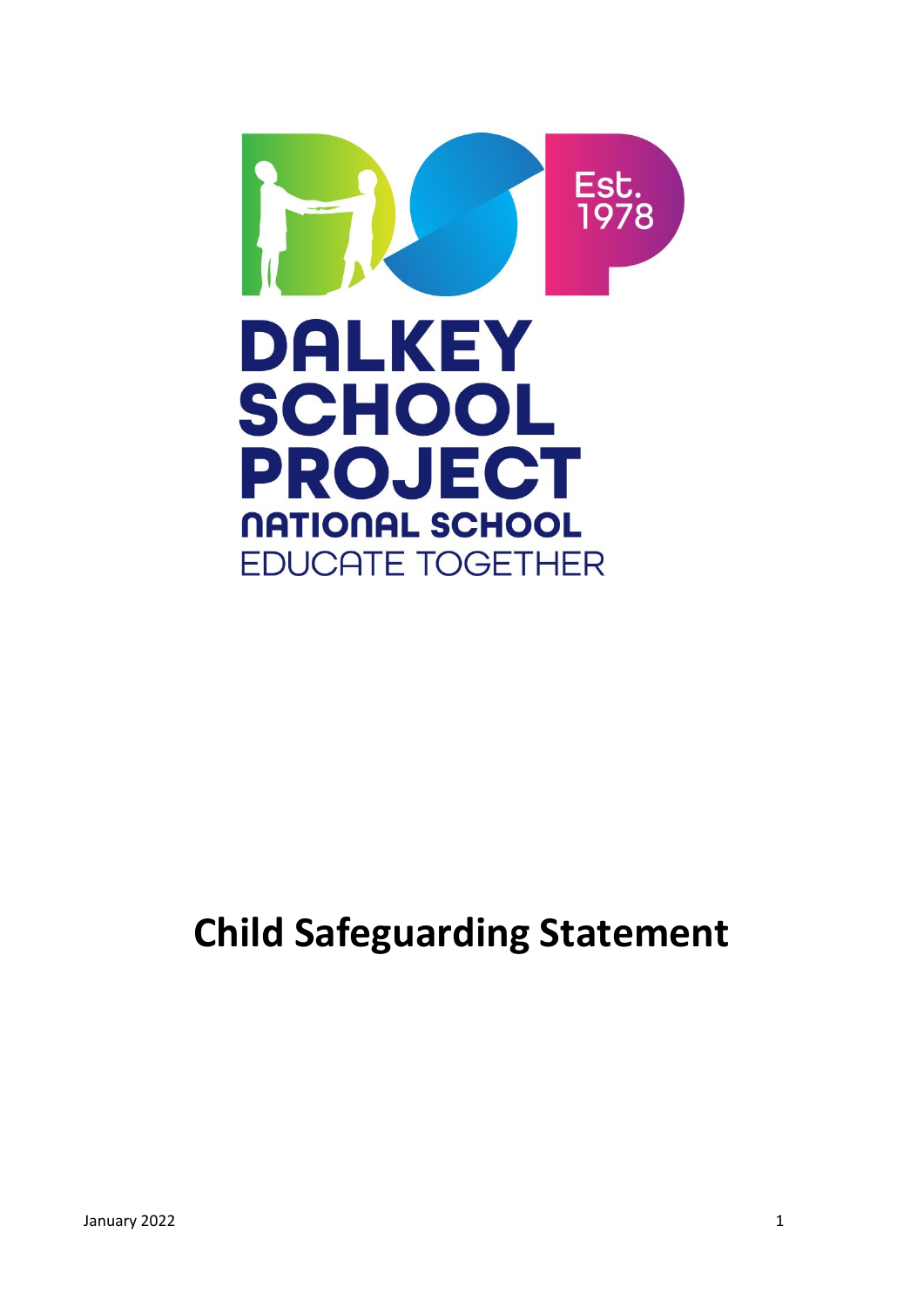Dalkey School Project NS is a primary school providing primary education to pupils from Junior Infants to Sixth Class.

In accordance with the requirements of the Children First Act 2015, Children First: National Guidance for the Protection and Welfare of Children 2017, the Child Protection Procedures for Primary and Post Primary Schools 2017 and Tusla Guidance on the preparation of Child Safeguarding Statements, the Board of Management of Dalkey School Project NS has agreed the Child Safeguarding Statement set out in this document.

- 1 The Board of Management has adopted and will implement fully and without modification the Department's Child Protection Procedures for Primary and Post Primary Schools 2017 as part of this overall Child Safeguarding Statement.
- 2 The Designated Liaison Person (DLP) is Miriam Hurley (Principal).
- 3 The Deputy Designated Liaison Person (Deputy DLP) is Clodagh Robinson (Acting Deputy Principal).
- 4 The Board of Management recognises that child protection and welfare considerations permeate all aspects of school life and must be reflected in all of the school's policies, procedures, practices and activities In its policies, procedures, practices and activities, the school will adhere to the following principles of best practice in child protection and welfare:

The school will:

- recognise that the protection and welfare of children is of paramount importance, regardless of all other considerations;
- fully comply with its statutory obligations under the Children First Act 2015 and other relevant legislation relating to the protection and welfare of children;
- fully co-operate with the relevant statutory authorities in relation to child protection and welfare matters
- adopt safe practices to minimise the possibility of harm or accidents happening to children and protect workers from the necessity to take unnecessary risks that may leave themselves open to accusations of abuse or neglect;
- develop a practice of openness with parents and encourage parental involvement in the education of their children; and
- fully respect confidentiality requirements in dealing with child protection matters.

The school will also adhere to the above principles in relation to any adult pupil with a special vulnerability.

- 5 The following procedures/measures are in place:
	- In relation to any member of staff who is the subject of any investigation (howsoever described) in respect of any act, omission or circumstance in respect of a child attending the school, the school adheres to the relevant procedures set out in Chapter 7 of the Child Protection Procedures for Primary and Post-Primary Schools 2017 and to the relevant agreed disciplinary procedures for school staff which are published on the DES website.
	- In relation to the selection or recruitment of staff and their suitability to work with children, the school adheres to the statutory vetting requirements of the National Vetting Bureau (Children and Vulnerable Persons) Acts 2012 to 2016 and to the wider duty of care guidance set out in relevant Garda vetting and recruitment circulars published by the DES and available on the DES website.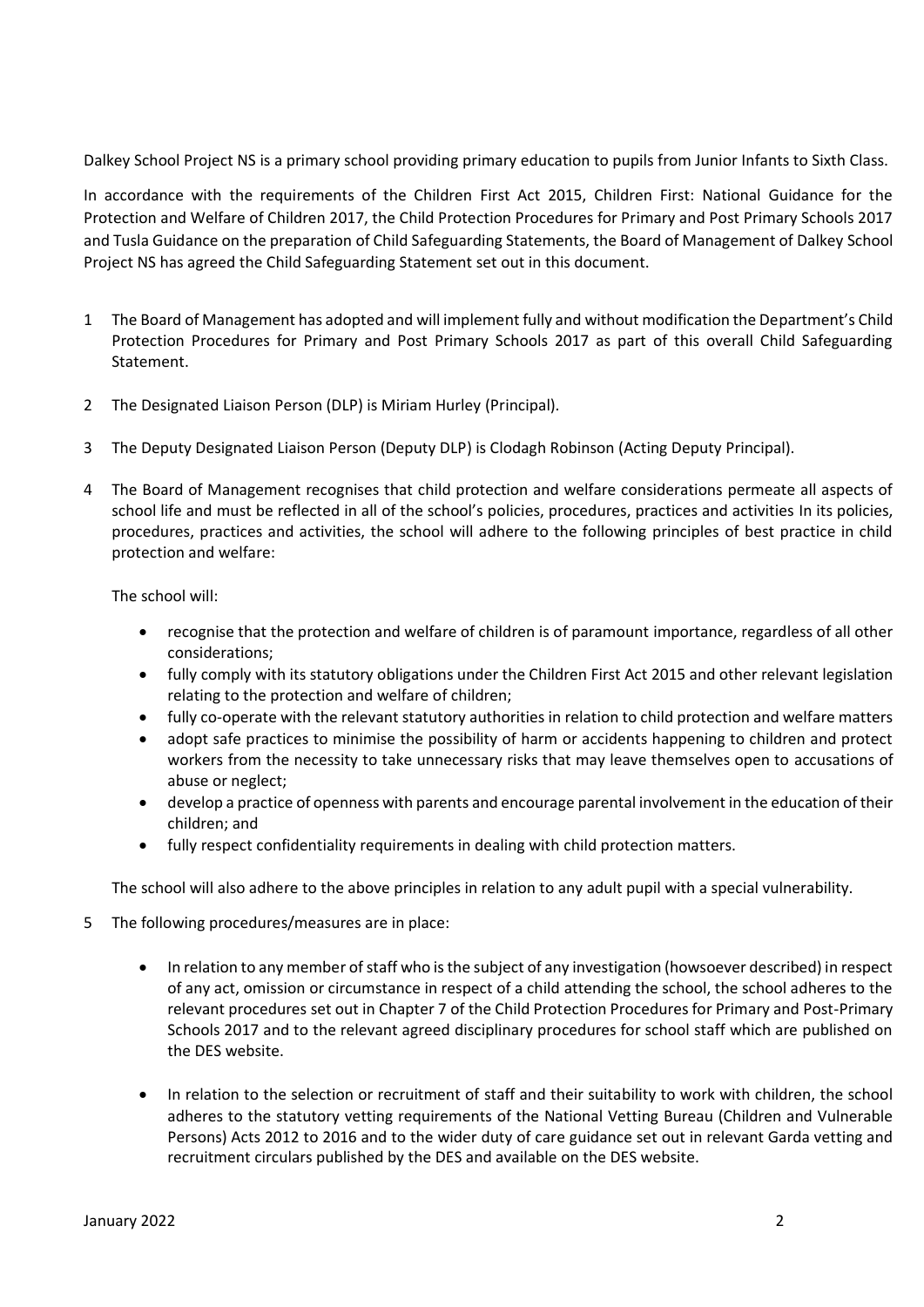- In relation to the provision of information and, where necessary, instruction and training, to staff in respect of the identification of the occurrence of harm (as defined in the 2015 Act) the school-
	- $\triangleright$  Has provided each member of staff with a copy of the school's Child Safeguarding Statement
	- $\triangleright$  Ensures all new staff are provided with a copy of the school's Child Safeguarding Statement
	- $\triangleright$  Encourages staff to avail of relevant training
	- ➢ Encourages Board of Management members to avail of relevant training
	- ➢ The Board of Management maintains records of all staff and Board member training
- In relation to reporting of child protection concerns to Tusla, all school personnel are required to adhere to the procedures set out in the Child Protection Procedures for Primary and Post-Primary Schools 2017, including in the case of registered teachers, those in relation to mandated reporting under the Children First Act 2015.
- In this school the Board has appointed the abovenamed DLP as the "relevant person" (as defined in the Children First Act 2015) to be the first point of contact in respect of the s child safeguarding statement.
- All registered teachers employed by the school are mandated persons under the Children First Act 2015.
- In accordance with the Children First Act 2015, the Board has carried out an assessment of any potential for harm to a child while attending the school or participating in school activities. A written assessment setting out the areas of risk identified and the school's procedures for managing those risks is attached as an appendix to these procedures.
- The various procedures referred to in this Statement can be accessed via the school's website, the DES website or will be made available on request by the school.
- 6 This statement has been published on the school's website and has been provided to all members of school personnel, the Parents' Association (if any) and the patron. It is readily accessible to parents and guardians on request. A copy of this Statement will be made available to Tusla and the Department if requested.
- 7 This Child Safeguarding Statement will be reviewed annually or as soon as practicable after there has been a material change in any matter to which this statement refers.

This Child Safeguarding Statement was adopted by the Board of Management on 5<sup>th</sup> March 2018. This policy was reviewed in January 2020, January 2021, January 2022.

Signed: Ciaran Byrne Signed: Miriam Hurley

Chairperson of Board of Management Principal/Secretary to the Board of Management

Jan 26, 2022

Date: <u>Date:</u> 26 January 2022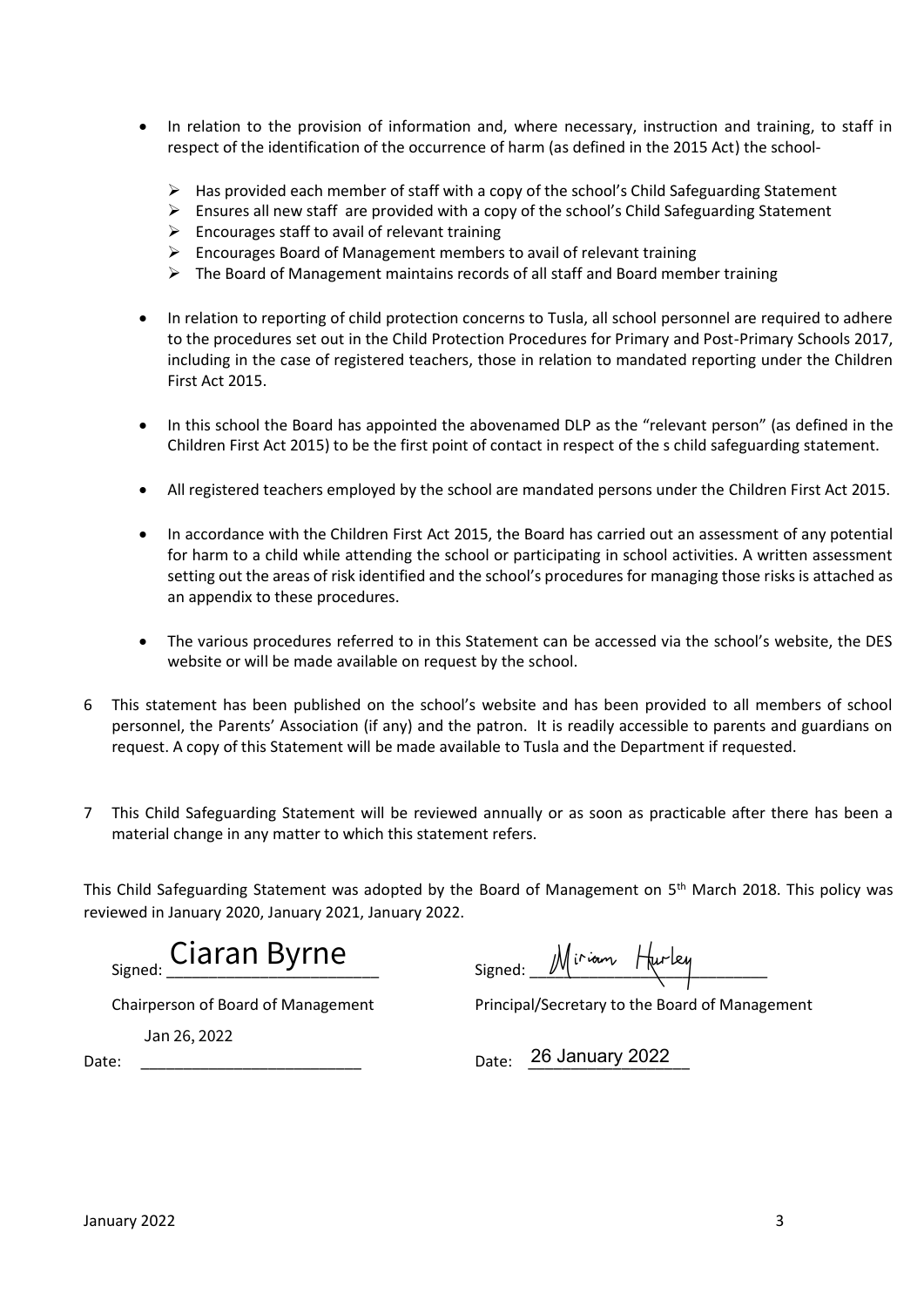# **Appendix 1: Mandatory Template - Checklist for Review of the Child Safeguarding Statement**

The *Child Protection Procedures for Primary and Post-Primary Schools 2017* requires that the Board of Management must undertake a review of its Child Safeguarding Statement and that the following checklist shall be used for this purpose. The review must be completed every year or as soon as practicable after there has been a material change in any matter to which the Child Safeguarding Statement refers. Undertaking an annual review will also ensure that a school also meets its statutory obligation under Section 11(8), Children First Act 2015 to review its Child Safeguarding Statement every two years.

The checklist is designed as an aid to conducting this review and is not intended as an exhaustive list of the issues to be considered. Individual Boards of Management shall include other items in the checklist that are of relevance to the school in question.

As part of the overall review process, Boards of Management should also assess relevant school policies, procedures, practices and activities vis-a-vis their adherence to the principles of best practice in child protection and welfare as set out in the school's Child Safeguarding Statement, the Children First Act 2015 and the *Child Protection Procedures for Primary and Post-Primary Schools 2017.*

|    |                                                                                           | Yes/No       |
|----|-------------------------------------------------------------------------------------------|--------------|
| 1. | Has the Board formally adopted a Child Safeguarding Statement in accordance with the      | Yes          |
|    | 'Child Protection Procedures for Primary and Post Primary Schools 2017?                   |              |
| 2. | Is the Board satisfied that the Child Safeguarding Statement is displayed in a prominent  | Yes          |
|    | place near the main entrance to the school?                                               |              |
| 3. | As part of the school's Child Safeguarding Statement, has the Board formally adopted,     | Yes          |
|    | without modification the Child Protection Procedures for Primary and Post Primary         |              |
|    | Schools 2017?                                                                             |              |
| 4. | Does the school's Child Safeguarding Statement include a written assessment of risk as    | Yes          |
|    | required under the Children First Act 2015? (This includes considering the specific issue |              |
|    | of online safety as required by the Addendum to Children First)                           |              |
| 5. | Has the Board reviewed and updated where necessary the written assessment of risk as      | Yes          |
|    | part of this overall review?                                                              |              |
| 6. | Has the Risk Assessment taken account of the risk of harm relevant to online teaching     | Yes          |
|    | and learning remotely?                                                                    |              |
|    |                                                                                           |              |
| 7. | Has the DLP attended available child protection training?                                 | Yes          |
| 8. | Has the Deputy DLP attended available child protection training?                          | Yes          |
| 9. | Have any members of the Board attended child protection training?                         | Yes 3 and    |
|    |                                                                                           | send link to |
|    |                                                                                           | BoM<br>new   |
|    |                                                                                           | members      |
|    | 10. Are there both a DLP and a Deputy DLP currently appointed?                            | Yes          |
|    | 11. Are the relevant contact details (Tusla and An Garda Síochána) to hand?               | Yes          |
|    | 12. Has the Board arrangements in place to communicate the school's Child Safeguarding    | Yes          |
|    | Statement to new school personnel?                                                        |              |
|    | 13. Is the Board satisfied that all school personnel have been made aware of their        | Yes          |
|    | responsibilities under the Child Protection Procedures for Primary and Post Primary       |              |
|    | Schools 2017 and the Children First Act 2015?                                             |              |
|    | 14. Has the Board received a Principal's Child Protection Oversight Report (CPOR) at each | Yes          |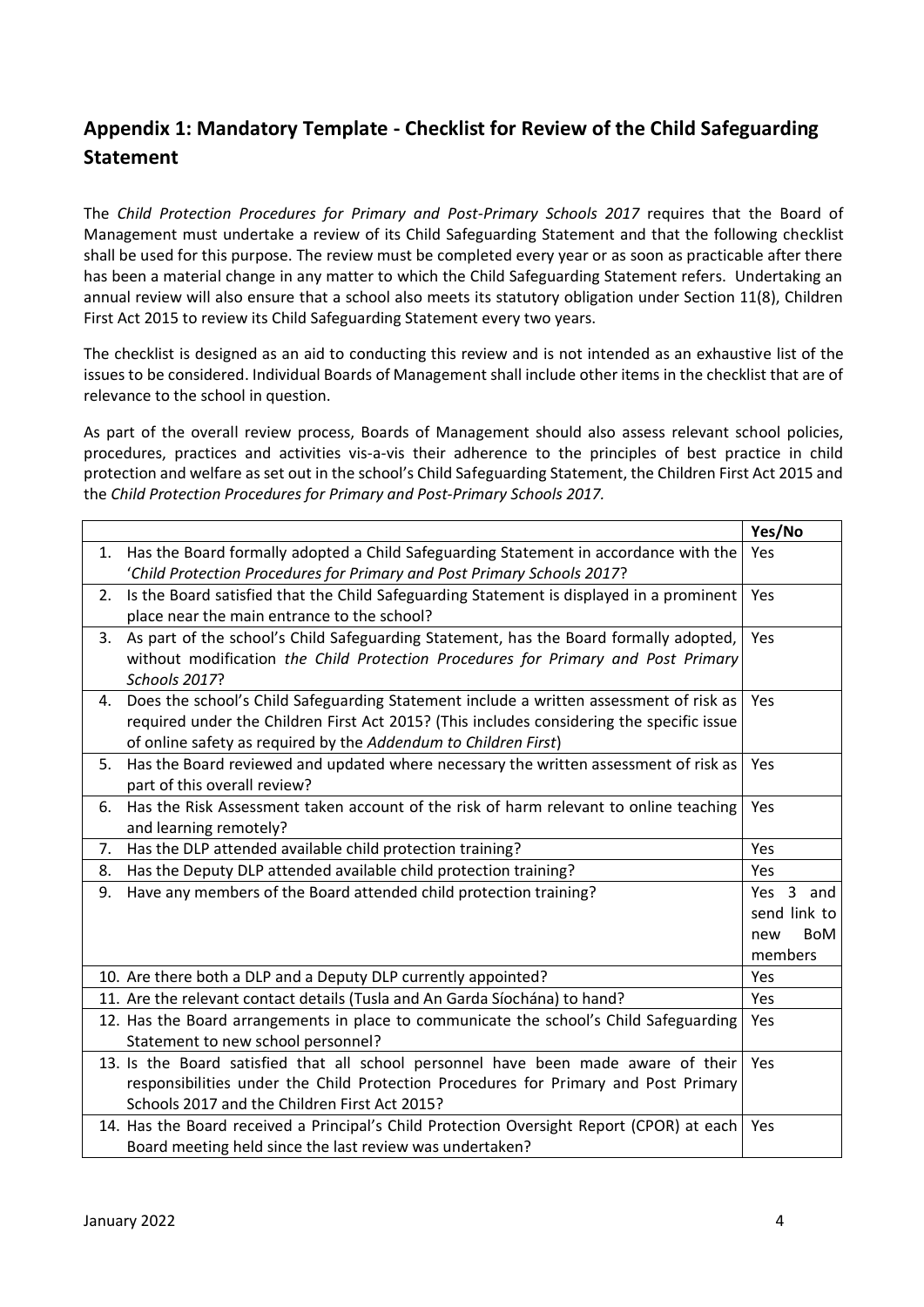| 15. Since the Board's last review, did each CPOR contain all of the information required under   | Yes                     |
|--------------------------------------------------------------------------------------------------|-------------------------|
| each of the 4 headings set out in sections 9.5 to 9.8 inclusive of the procedures?               |                         |
| 16. Since the Board's last review, has the Board been provided with and reviewed all             | Yes                     |
| documents relevant to the CPOR?                                                                  |                         |
| 17. Since the Board's last review, have the minutes of each Board meeting appropriately          | N/A                     |
| recorded the records provided to the Board as part of CPOR report?                               |                         |
| 18. Have the minutes of each Board meeting appropriately recorded the CPOR report?               | Yes                     |
| 19. Is the Board satisfied that the child protection procedures in relation to the making of     | N/A                     |
| reports to Tusla/An Garda Síochána were appropriately followed in each case reviewed?            |                         |
| 20. Is the Board satisfied that since the last review, all appropriate actions are being or have | N/A                     |
| been taken in respect of any member of school personnel against whom an allegation of            |                         |
| abuse or neglect has been made?*                                                                 |                         |
| 21. Where applicable, were unique identifiers used to record child protection matters in the     | N/A                     |
| Board minutes?                                                                                   |                         |
| 22. Is the Board satisfied that all records relating to child protection are appropriately filed | Yes                     |
| and stored securely?                                                                             |                         |
| 23. Has the Board been notified by any parent in relation to that parent not receiving the       | No                      |
| standard notification required under section 5.6 of the Child Protection Procedures for          |                         |
| Primary and Post Primary Schools 2017?                                                           |                         |
| 24. In relation to any cases identified at question 21 above, has the Board ensured that any     | N/A                     |
| notifications required under section 5.6 of the Child Protection Procedures for Primary          |                         |
| and Post Primary Schools 2017 were subsequently issued by the DLP?                               |                         |
| 25. Has the Board ensured that the Parents' Association (if any), has been provided with the     | Yes                     |
| school's Child Safeguarding Statement?                                                           | published<br>on website |
| 26. Has the Board ensured that the patron has been provided with the school's Child              | Yes                     |
| Safeguarding Statement?                                                                          |                         |
| 27. Has the Board ensured that the school's Child Safeguarding Statement is available to         | Yes                     |
| parents on request?                                                                              |                         |
| 28. Has the Board ensured that the Stay Safe programme is implemented in full in the school?     | Yes                     |
| (applies to primary schools)                                                                     |                         |
| 29. Has the Board ensured that the Wellbeing Programme for Junior Cycle students is              | N/A                     |
| implemented in full in the school? (applies to post- primary schools)                            |                         |
| 30. Has the Board ensured that the SPHE curriculum is implemented in full in the school?         | Yes                     |
| 31. Is the Board satisfied that the statutory requirements for Garda Vetting have been met       | Yes                     |
| in respect of all school personnel (employees and volunteers)? *                                 |                         |
| 32. Is the Board satisfied that the Department's requirements in relation to the provision of    | Yes                     |
| a child protection related statutory declaration and associated form of undertaking have         |                         |
| been met in respect of persons appointed to teaching and non-teaching positions?*                |                         |
| 33. Is the Board satisfied that, from a child protection perspective, thorough recruitment and   | Yes                     |
| selection procedures are applied by the school in relation to all school personnel               |                         |
| (employees and volunteers)?*                                                                     |                         |
| 34. Has the Board considered and addressed any complaints or suggestions for                     | N/A                     |
| improvements regarding the school's Child Safeguarding Statement?                                |                         |
| 35. Has the Board sought the feedback of parents in relation to the school's compliance with     | BoM<br>alert            |
| the requirements of the child safeguarding requirements of the Child Protection                  | parents<br>to           |
| Procedures for Primary and Post Primary Schools 2017?                                            | website;<br>school      |
|                                                                                                  | culture is to           |
|                                                                                                  | seek                    |
|                                                                                                  | feedback                |
|                                                                                                  |                         |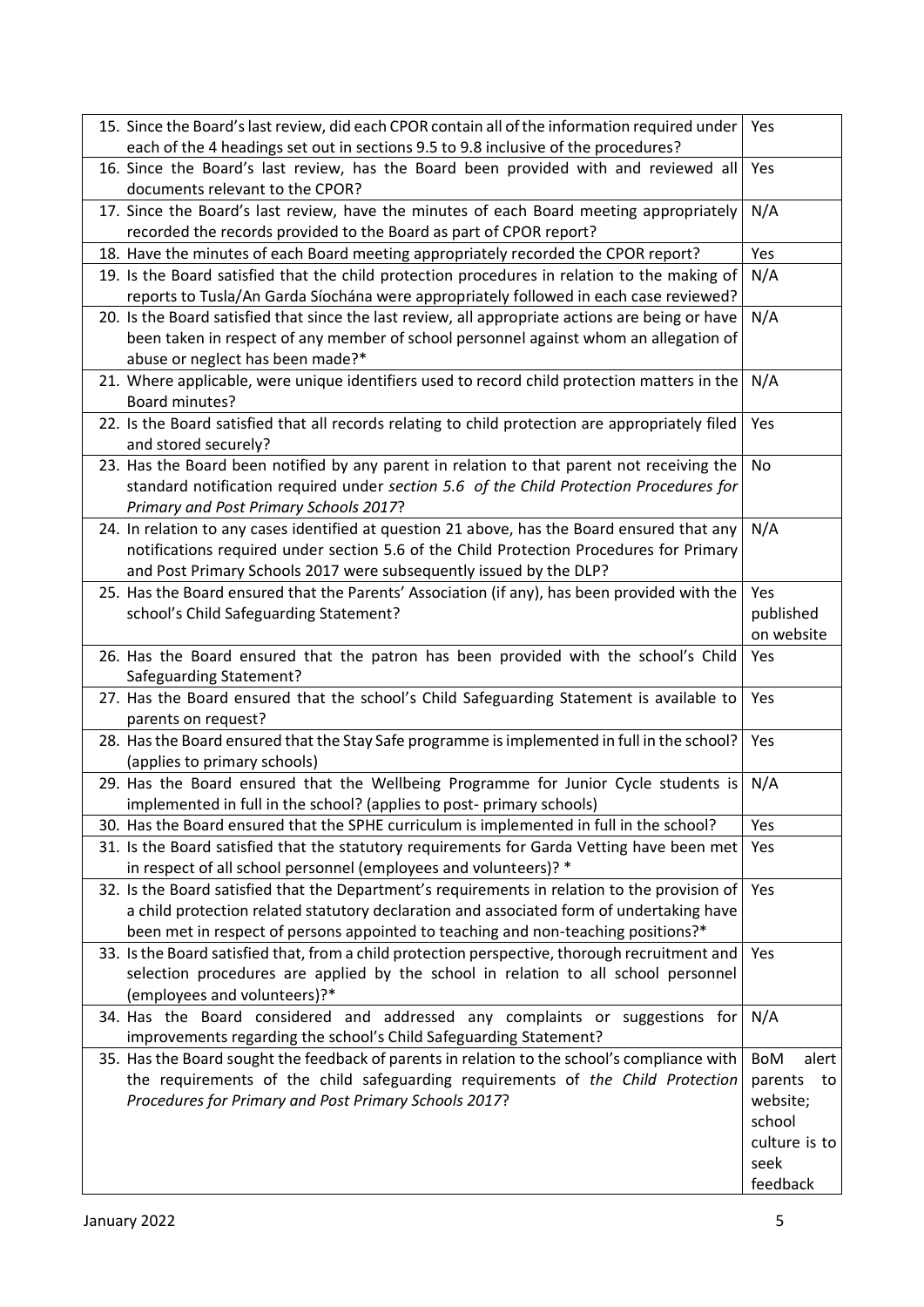| 36. Has the Board sought the feedback of pupils in relation to the school's child safeguarding<br>arrangements? | Student<br>survey, |
|-----------------------------------------------------------------------------------------------------------------|--------------------|
|                                                                                                                 | trusted            |
|                                                                                                                 | adult part of      |
|                                                                                                                 | Safe<br>Stav       |
|                                                                                                                 | programme          |
| 37. Is the Board satisfied that the Child Protection Procedures for Primary and Post Primary                    | Yes                |
| Schools 2017 are being fully and adequately implemented by the school?                                          |                    |
| 38. Has the Board identified any aspects of the school's Child Safeguarding Statement and/or                    | No                 |
| its implementation that require further improvement?                                                            |                    |
| 39. Has the Board put in place an action plan containing appropriate timelines to address                       | N/A                |
| those aspects of the school's Child Safeguarding Statement and/or its implementation                            |                    |
| that have been identified as requiring further improvement?                                                     |                    |
| 40. Has the Board ensured that any areas for improvement that were identified in any                            | Yes.               |
| previous review of the school's Child Safeguarding Statement have been adequately                               |                    |
| addressed?                                                                                                      |                    |

 $\frac{1}{\text{Signed}}$  Ciaran Byrne  $\frac{1}{\text{Signed}}$  Date  $\frac{1}{\text{Slope}}$ 

Chairperson, Board of Management

Signed  $\frac{M^{ir\times m}}{m}$  Furley extended Date 26 January 2022

Principal/Secretary to the Board of Management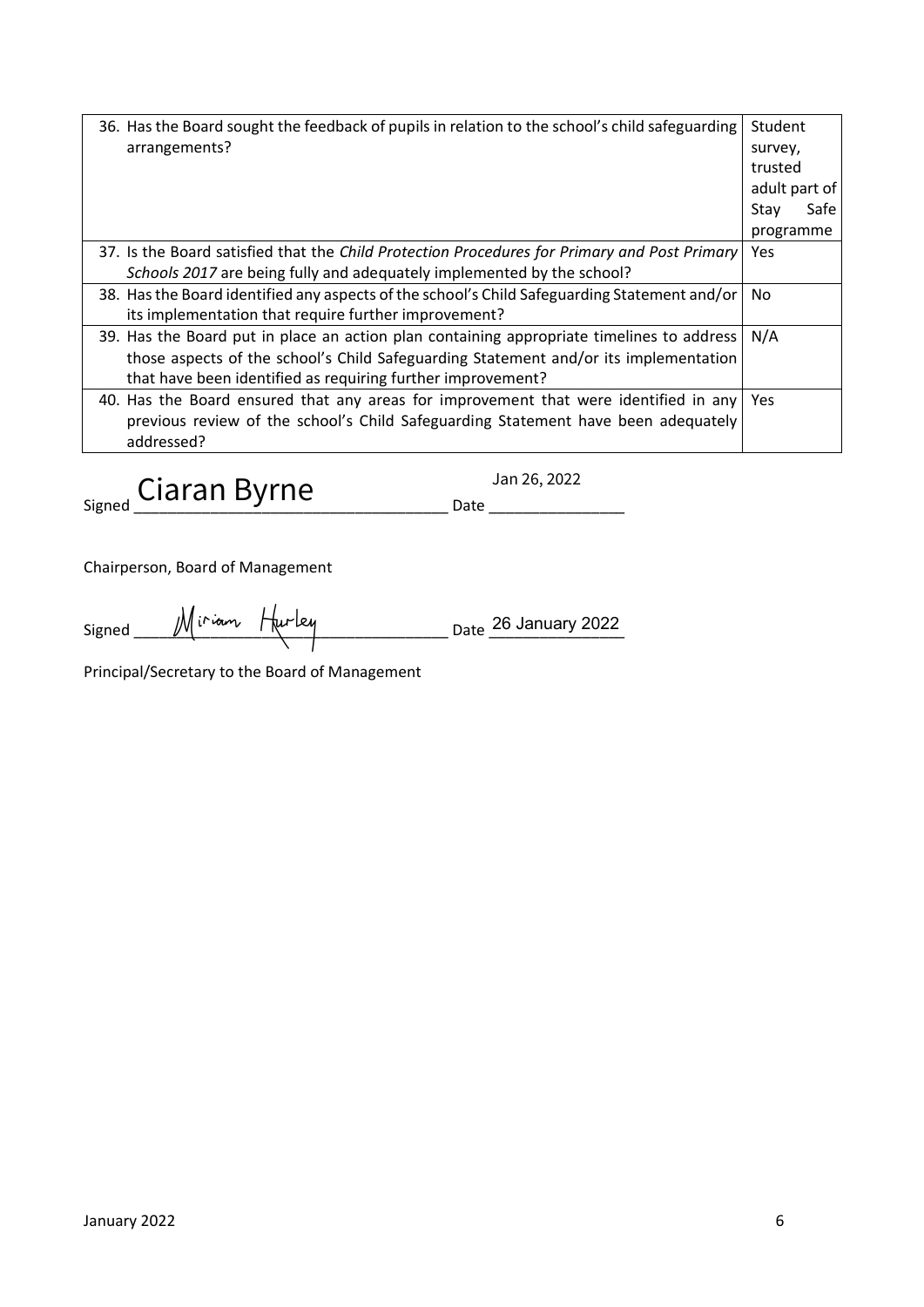## **Appendix 2: Child Safeguarding Risk Assessment Template**

### **Written Assessment of Risk of Dalkey School Project NS**

In accordance with section 11 of the Children First Act 2015 and with the requirement of Chapter 8 of the *Child Protection Procedures for Primary and Post-Primary Schools 2017*, the following is the Written Risk Assessment Dalkey School Project NS.

#### **1. List of school activities**

- Daily arrival and dismissal of pupils
- Recreation breaks for pupils
- Classroom teaching
- One-to-one teaching
- Online teaching and learning
- Outdoor teaching activities
- Sporting Activities
- School outings
- School trips involving overnight stay
- Use of toilet areas in schools
- Annual Sports Day
- Fundraising events involving pupils
- Use of off-site facilities for school activities
- Care of children with special educational needs, including intimate care where needed
- Management of challenging behaviour amongst pupils, including appropriate use of restraint where required
- Administration of First Aid
- Curricular provision in respect of SPHE, RSE, Stay Safe
- Prevention and dealing with bullying amongst pupils
- Training of school personnel in child protection matters
- Use of external personnel to supplement curriculum
- Use of external personnel to support sports and other extra-curricular activities
- Care of pupils with specific vulnerabilities/ needs such as
	- Pupils from ethnic minorities/migrants
	- Members of the Traveller community
	- Lesbian, gay, bisexual or transgender (LGBT) children
	- Pupils perceived to be LGBT
	- Pupils of minority religious faiths
	- Children in care
	- Children on CPNS
	- Recruitment of school personnel including -
- Teachers/SNAs
	- Caretaker/Secretary/Cleaners
	- Sports coaches
	- External Tutors/Guest Speakers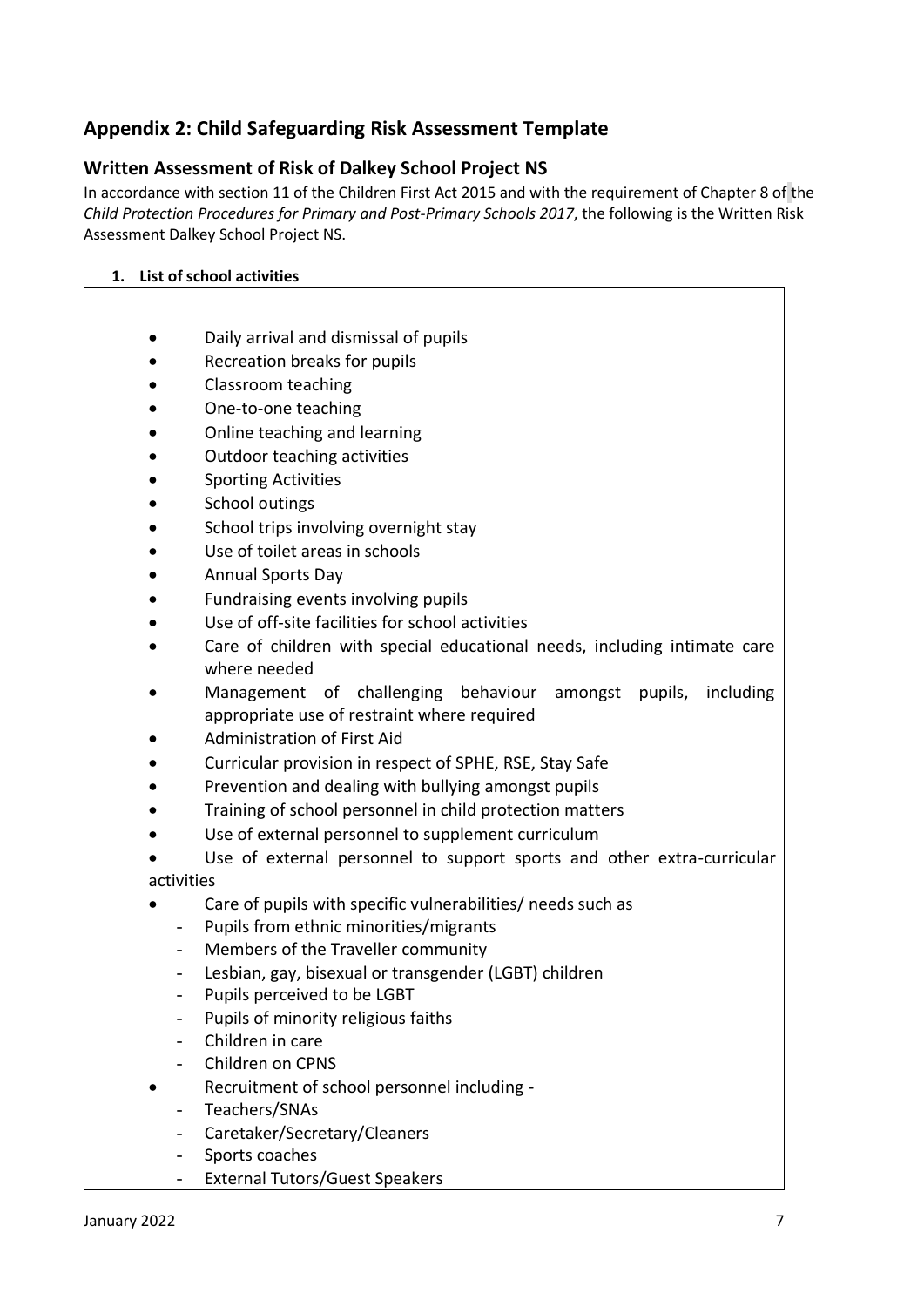- Volunteers/Parents in school activities
- Visitors/contractors present in school during school hours
- Visitors/contractors present during after school activities
- Participation by pupils in religious ceremonies/religious instruction external to the school
- Use of Information and Communication Technology by pupils in school
- Application of sanctions under the school's Code of Behaviour including detention of pupils, confiscation of phones etc.
- Students participating in work experience in the school
- Student teachers undertaking training placement in school
- Use of video/photography/other media to record school events
- After school use of school premises by other organisations
- Use of school premises by other organisation during school day

#### **2. The school has identified the following risk of harm in respect of its activities -**

- Risk of harm not being recognised by school personnel
- Risk of harm not being reported properly and promptly by school personnel
- Risk of child being harmed in the school by a member of school personnel
- Risk of child being harmed in the school by another child
- Risk of child being harmed in the school by volunteer or visitor to the school
- Risk of child being harmed by a member of school personnel, a member of staff of another organisation or other person while child participating in out of school activities e.g. school trip, swimming lessons
- Risk of harm due to bullying of child
- Risk of harm due to inadequate supervision of children in school
- Risk of harm due to inadequate supervision of children while attending out of school activities
- Risk of harm due to inappropriate relationship/communications between child and another child or adult
- Risk of harm due to children inappropriately accessing/using computers, social media, phones and other devices while at school
- Risk of harm to children with SEN who have particular vulnerabilities
- Risk of harm to child while a child is receiving intimate care
- Risk of harm due to inadequate following of code of behaviour
- Risk of harm in one-to-one teaching, coaching situation
- Risk of harm caused by member of school personnel communicating with pupils in appropriate manner via social media, texting, digital device or other manner
- Risk of harm caused by member of school personnel accessing/circulating inappropriate material via social media, texting, digital device or other manner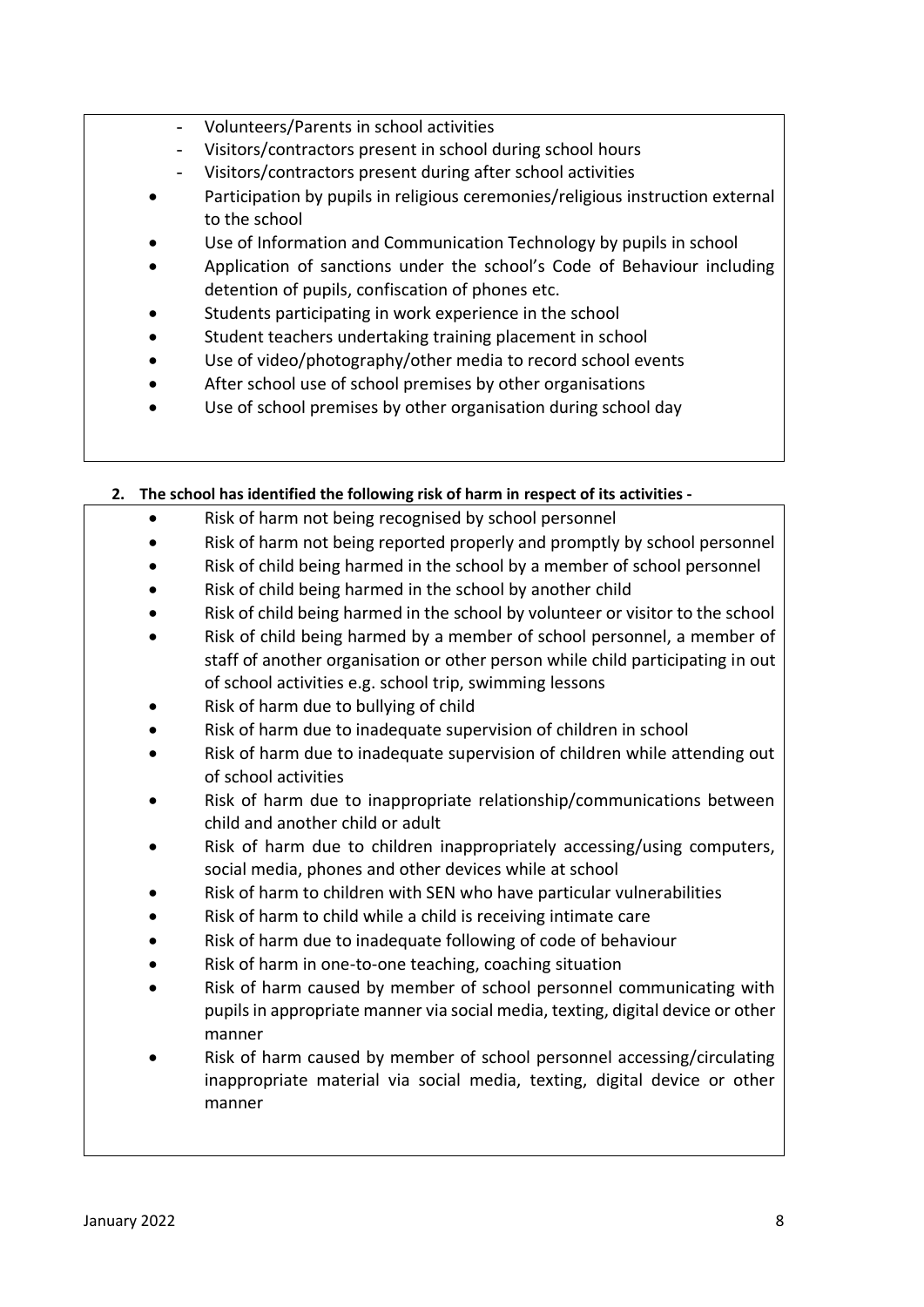#### **3. The school has the following procedures in place to address the risks of harm identified in this assessment -**

- All school personnel are provided with a copy of the school's *Child Safeguarding Statement*
- The *Child Protection Procedures for Primary and Post-Primary Schools 2017* are made available to all school personnel
- The Child Safeguarding Statement is displayed in a prominent place near the main entrance to the school
- School Personnel are required to adhere to the *Child Protection Procedures for Primary and Post-Primary Schools 2017* and all registered teaching staff are required to adhere to the *Children First Act 2015*
- The school implements in full the Stay Safe Programme
- The school implements in full the SPHE curriculum
- The school has an Anti-Bullying Policy which fully adheres to the requirements of the Department's *Anti-Bullying Procedures for Primary and Post-Primary Schools*
- The school has a yard/playground supervision policy to ensure appropriate supervision of children during, assembly, dismissal and breaks and in respect of specific areas such as toilets etc.
- The school has in place a policy and clear procedures in respect of school outings
- The school has a Health and safety policy
- The school adheres to the requirements of the Garda vetting legislation and relevant DES circulars in relation to recruitment and Garda vetting
- The school has a code of conduct for school personnel (teaching and nonteaching staff)
- The school complies with the agreed disciplinary procedures for teaching staff
- The school has a Special Educational Needs policy
- The school has in place a policy and procedures for the administration of medication to pupils
- The school  $$ 
	- o Has provided each member of school staff with a copy of the school's Child Safeguarding Statement
	- o Ensures all new staff are provided with a copy of the school's Child Safeguarding Statement
	- o Encourages staff to avail of relevant training
	- o Encourages board of management members to avail of relevant training
	- o Maintains records of all staff and board member training
- The school has in place a policy and procedures for the administration of First Aid
- The school has in place a code of behaviour for pupils
- The school has in place an Acceptable Technology Use policy in respect of usage of ICT and mobile phones by pupils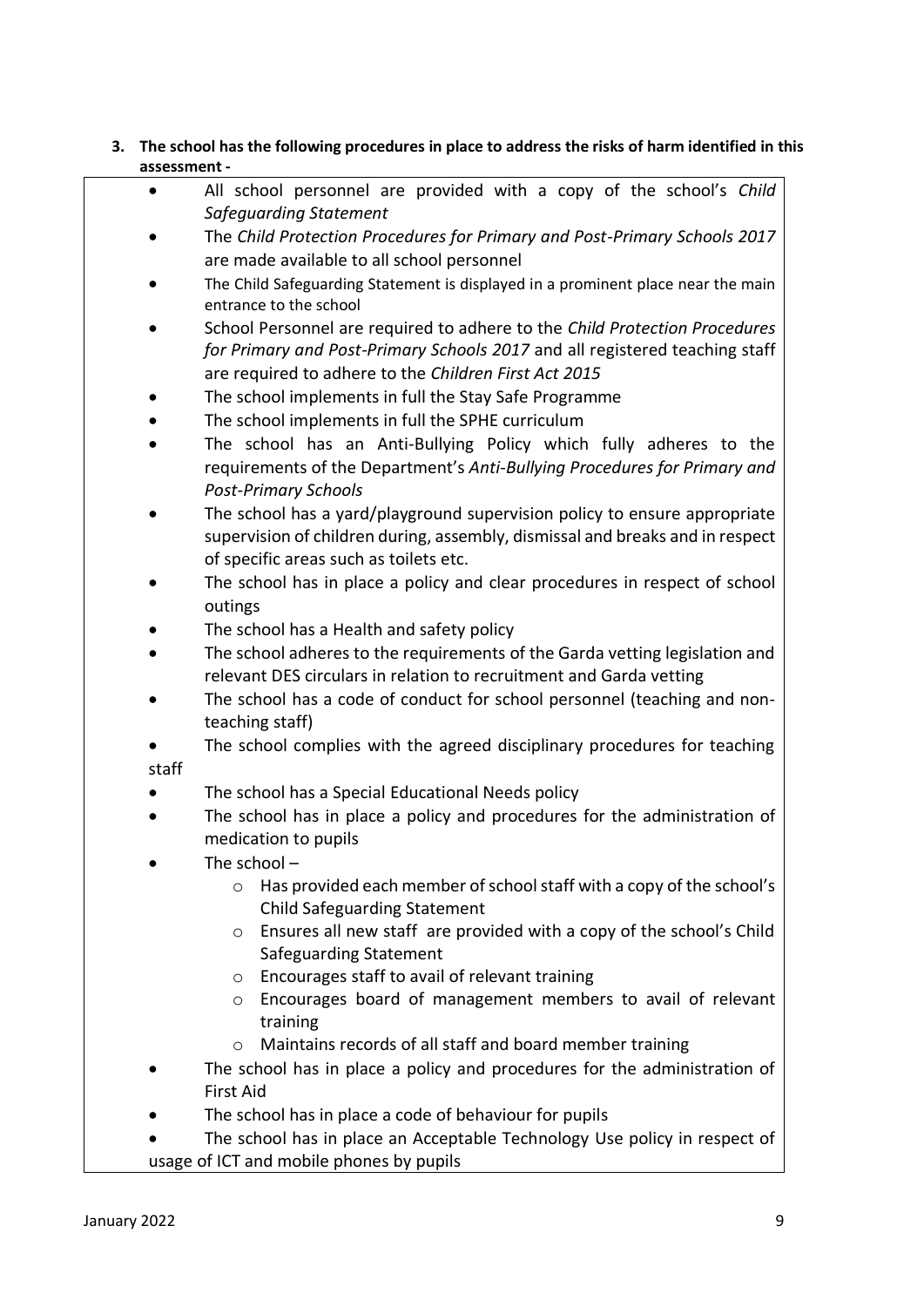- The school has in place a Critical Incident Management Plan
- The school has in place a policy and procedures for the use of external persons to supplement delivery of the curriculum
- The school has in place a policy and clear procedures for one-to-one teaching activities
- The school has in place a policy and procedures in respect of student teacher placements
- The school has in place a policy and procedures in respect of students undertaking work experience in the school

**Important Note:** It should be noted that risk in the context of this risk assessment is the risk of "harm" as defined in the Children First Act 2015 and not general health and safety risk. The definition of harm is set out in Chapter 4 of the *Child Protection Procedures for Primary and Post- Primary Schools 2017*

In undertaking this risk assessment, the board of management has endeavoured to identify as far as possible the risks of harm that are relevant to this school and to ensure that adequate procedures are in place to manage all risks identified. While it is not possible to foresee and remove all risk of harm, the school has in place the procedures listed in this risk assessment to manage and reduce risk to the greatest possible extent.

This risk assessment has been completed by the Board of Management on 24.01.2022. It shall be reviewed as part of the school's annual review of its Child Safeguarding Statement.

| <sub>Signed</sub> Ciaran Byrne | Jan 26, 2022 |
|--------------------------------|--------------|
|                                |              |

Chairperson, Board of Management

| Signed | Miriam Hurley | Date 26 January 2022 |
|--------|---------------|----------------------|
|        |               |                      |

Principal/Secretary to the Board of Management